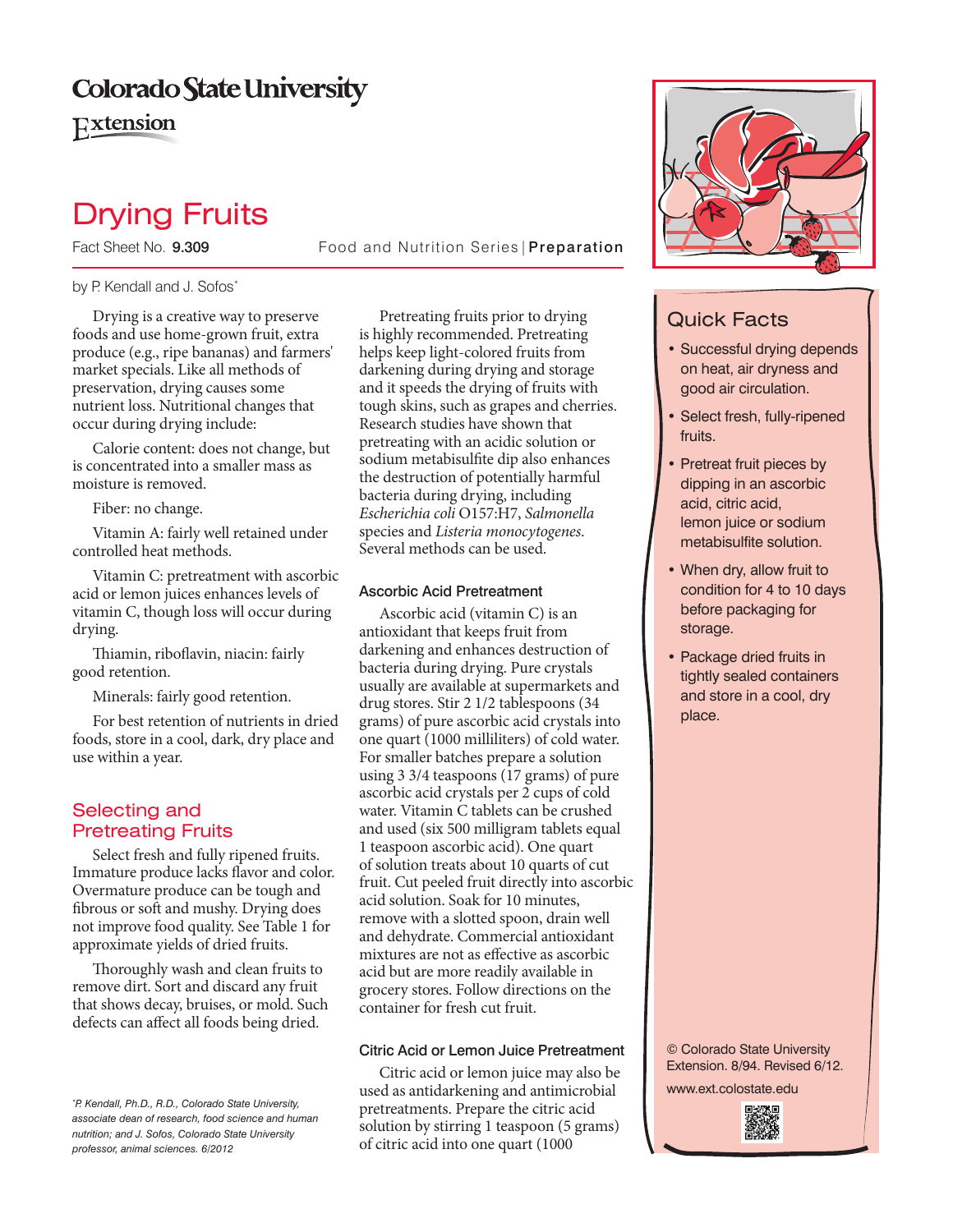#### **Table 1. Yield of dried fruits.**

|                | <b>Amount purchased</b><br>or picked | <b>Amount dried product</b> |              |
|----------------|--------------------------------------|-----------------------------|--------------|
| <b>Produce</b> | <b>Pounds</b>                        | <b>Pounds</b>               | <b>Pints</b> |
| Apples         | 12                                   | 11/4                        | 3            |
| Grapes         | 12                                   | 2                           | 3            |
| Peaches        | 12                                   | 1 to 1 $1/2$                | $2$ to $3$   |
| Pears          | 14                                   | 11/2                        | З            |
| Tomatoes       | 14                                   | 1/2                         | $21/2$ to 3  |

milliliters) of cold water. For the lemon juice solution, mix equal parts of lemon juice and cold water (i.e., 1 cup lemon juice and 1 cup water). Cut the peeled fruit directly into the citric acid or lemon juice solution. Allow to soak 10 minutes, then remove with a slotted spoon, drain well and dehydrate. Citric acid is ofen available in the canning section of the supermarket.

#### Sodium Metabisulfite Pretreatment

Sulfur and sulfte compounds have been used for centuries to prevent discoloration and reduce spoilage during the preparation, dehydration, storage, and distribution of many foods. However, sulftes may initiate asthmatic reactions in some people, especially those with asthma. As a result, the Food and Drug Administration (FDA) has banned the use of sulftes on fresh fruits and vegetables for sale or served raw to consumers. They are still used as an antimicrobial agent and to help preserve the color of some dried fruit products.

If you choose to use a sulfting agent, use U.S.P. (food grade) or Reagent Grade sodium metabisulfte, not Practical Grade. Sodium metabisulfte is ofen available at pharmacies or where wine-making supplies are sold. Stir 1 tablespoon (21 grams) sodium metabisulfte into one quart (1000 milliliters) of cold water. Cut the peeled fruit directly into the sodium metabisulfte solution. Allow to soak 10 minutes, then remove with a slotted spoon, drain well and dehydrate. Due to health and safety concerns, do not use burning sulfur to pretreat fruits for drying.

**Caution**: Pretreating with sodium metabisulfte is not recommended if you or others who will be consuming the dried fruit have known sulfte sensitivity.

#### Cracking Skins

Fruits such as grapes, prunes, small dark plums, cherries, fgs, and frm berries have tough skins with a waxlike coating. To allow inside moisture to evaporate, crack or "check" skins before drying whole fruits. To crack skins, dip fruit in briskly boiling water for 30 to 60 seconds, then dip in very cold water. Drain on absorbent towels before placing on drying trays.

## Drying Trays

Drying trays can be simple or complex, purchased or built. Good air circulation without reaction between food and trays is most important. For small amounts of food and trial runs, cheesecloth or synthetic curtain netting stretched over oven racks, cake racks, broiler racks or cookie sheets work well. Attach with clothes pins. For large quantities of food, use shallow wooden or plastic trays with slatted, perforated or woven bottoms.

If preparing your own trays, do not use galvanized screening for tray bottoms. It has been treated with zinc and cadmium, which can cause a harmful reaction when in contact with acid foods. Other metals such as aluminum also are not advisable because they may discolor and corrode with use. If used, line with cheesecloth or synthetic curtain netting to keep food from touching the metal. A liner also helps keep foods from sticking to trays and prevents pieces of food from falling through.

Wash trays in hot, sudsy water with a stif brush. Rinse in clear water and air dry thoroughly before and afer each use. A light coat of fresh vegetable oil or nonstick substance helps protect wood slats and makes cleaning easier.

If trays are used in an oven, they should be 1 1/2 inches smaller in length and width than the oven dimensions to allow for good air circulation. When stacking trays, place blocks of wood 2 inches or higher between trays.

## Drying Methods

Arrange pretreated fruits on drying trays in single layers, pit cavity up. Dry at 140 degrees F (60°C) in an oven or dehydrator. The length of time needed to dry fruits will depend on the size of the pieces being dried, humidity and the amount of air circulation in the dehydrator or oven. Thinner slices and smaller pieces will dry more quickly than larger, thicker pieces or whole fruits. Also, products will generally dry more quickly in convection ovens or electric dehydrators than in conventional ovens. At a drying temperature of 140 degrees F, plan on about 6 hours for thin apple slices to 36 hours for peach halves. If possible, stir food and turn large pieces over every 3 to 4 hours during the drying period. Fruits scorch easily toward the end of drying. Therefore, it's best to turn the power off when drying is almost complete and open the door wide for an additional hour before removing pieces.

## Testing for Dryness

Dry fruits enough to prevent microbial growth and subsequent spoilage. Dried fruits should be leathery and pliable. See Table 2 for dryness test on individual fruits. To test foods for dryness, remove a few pieces and let cool to room temperature. When warm or hot, fruits seem more sof, moist and pliable than they actually are. Squeeze a handful of the fruit. If no moisture is left on the hand and pieces spring apart when released, they are dry.

## Post-Drying Treatment

**Conditioning.** When drying is complete, some pieces will be moister than others due to their size and placement during drying. Conditioning is a process used to evenly distribute the minimal residual moisture throughout all pieces. This reduces the chance of spoilage, especially from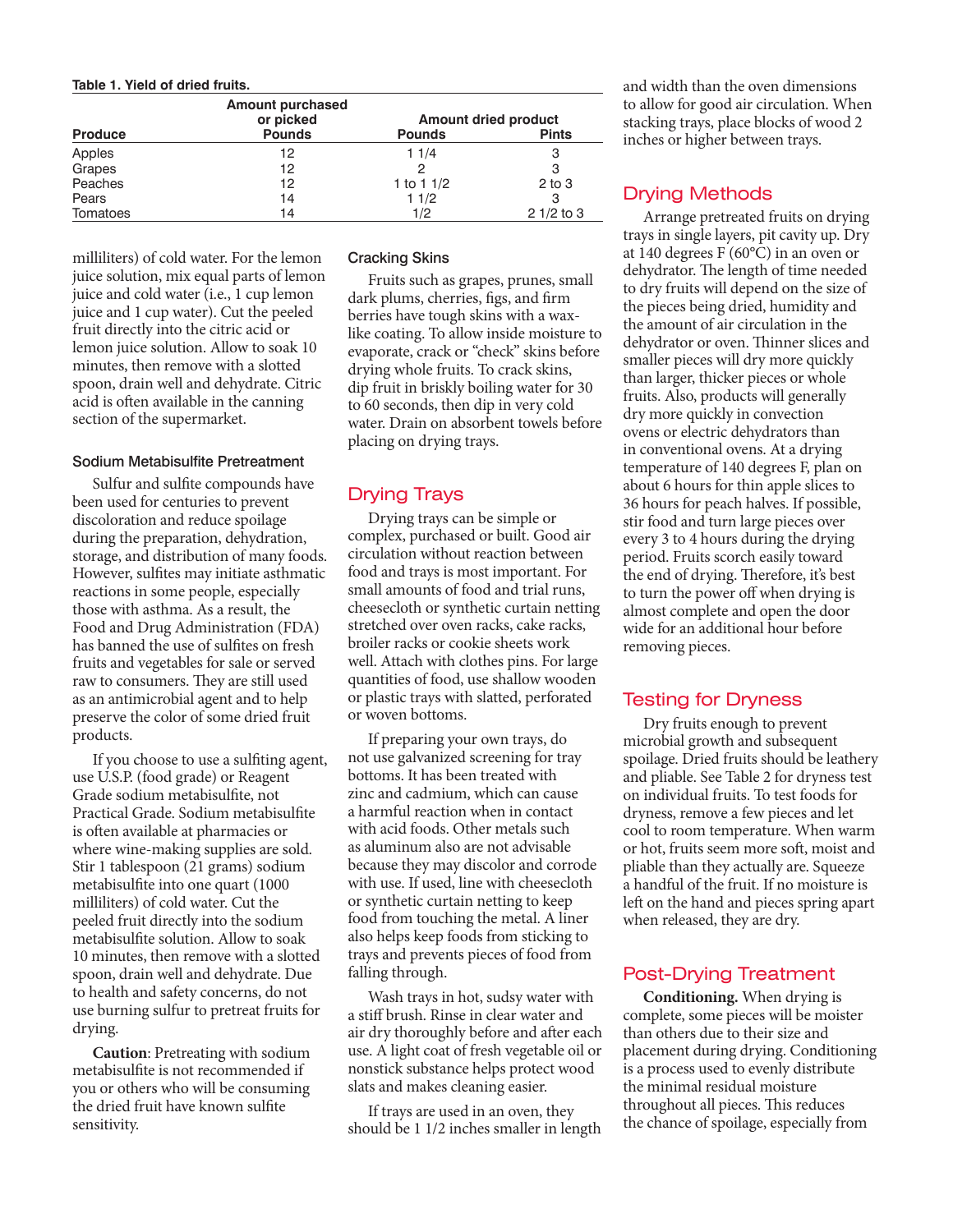mold. To condition, place cooled, dried fruit loosely in large plastic or glass containers, about two-thirds full. Lightly cover and store in a warm, dry, well-ventilated place for four to 10 days. Stir or shake containers daily to separate pieces. If beads of moisture form inside, return food to drying trays for further drying, then repeat the conditioning step.

## Packaging and Storage

Afer conditioning, pack cooled, dried foods in small amounts in dry, scalded glass jars (preferably dark) or in moisture- and vaporproof freezer containers, boxes or bags. Label packages with name of product, date and method of pretreatment and drying. Tightly seal containers to prevent reabsorption of moisture or entry of insects. Store in a cool, dry, dark place or in the refrigerator or freezer. Properly stored, dried fruits keep well for six to 12 months. Discard foods that have off odors or show signs of mold.

## Using Dried Fruits

Dried fruits are a great snack, being convenient and easy to pack no matter the season or activity. Dried fruits can also be added to granola or hot cereals, salads, pilafs, meat dishes and much more.

To cook dried fruit, cover with boiling water and simmer covered until tender (about 15 minutes). If needed, sweeten to taste near the end of cooking or after removing from heat. Most

dried fruits need no extra sweetening. If desired, add a few grains of salt to help bring out the fruit's natural sweetness, or add a little lemon, orange or grapefruit juice just before serving. This helps give fruits a fresh flavor and adds vitamin C.

To reconstitute fruit for use in a cooked dish, such as a pie, place it in a bowl and cover with boiling water. Let soak until tender and liquid is absorbed (one hour or longer). Thinly sliced fruits may not require soaking before using in cooked dishes.

Reconstituted or dried fruits are excellent in cobblers, breads, pies, puddings, gelatin salads, milk shakes and cooked cereals. Any liquid that remains after soaking can be used as part of the water needed in the recipe.

## **References**

- DiPersio, P.A., Kendall, P.A., Sofos, J.N. 2006. Sensory evaluation of home dried fruit prepared using treatments that enhance destruction of pathogenic bacteria. *J Food Quality*, 29:47-64.
- DiPersio, P.A., Kendall, P.A., Sofos, J.N. 2004. Inactivation of *Listeria monocytogenes* during drying and storage of peach slices treated with acidic or sodium metabisulfte solutions. *Food Micro*., 21:641-648.
- DiPersio, P.A., Kendall, P.A., Calicioglu, M., Sofos, J.N. 2003. Inactivation of *Salmonella* during drying and storage of apple slices treated with acidic or sodium metabisulfte

solutions. *J. Food Prot*. 66:2245- See Table 2, page 4, for drying procedures for specific fruits

Colorado State University, U.S. Department of Agriculture and Colorado counties cooperating. CSU Extension programs are available to all without discrimination. No endorsement of products mentioned is intended nor is criticism implied of products not mentioned.